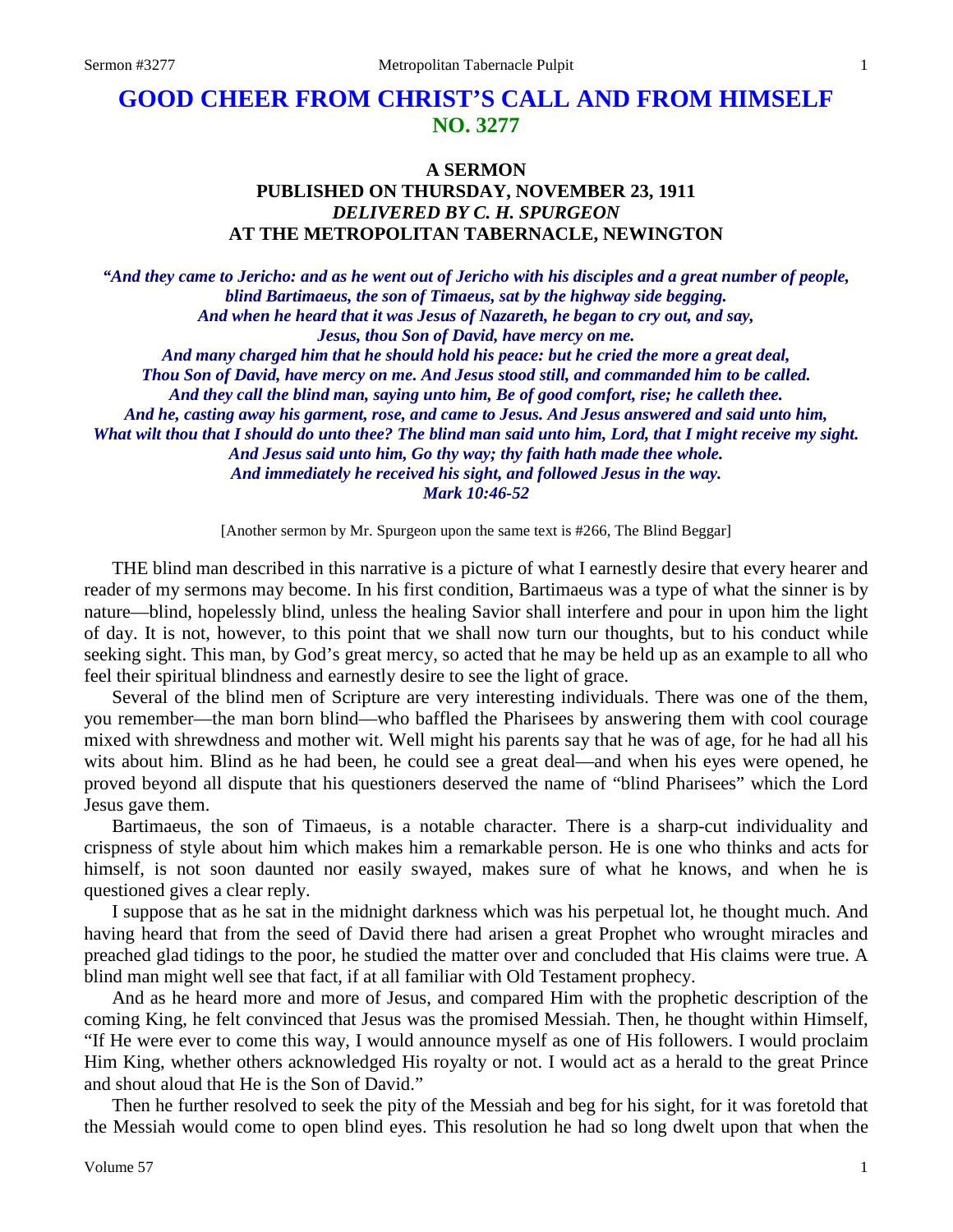time did come, and he heard that Jesus passed by, he immediately availed himself of the opportunity, and cried out with all his might, "Thou Son of David, have mercy on me." Oh, that you who read these lines would think over the claims of Jesus and come to the same conclusion as the blind beggar of Jericho!

Learn a simple lesson from this man, I pray you. He made use of what senses he had. He could *hear* if he could not see. We have heard persons talk about their natural inability to perform gracious acts and we have not answered them because it will be time enough to talk of what they cannot do when they have done what they can do. There are some things which we are sure they can do, and these they have neglected—it is mere hypocrisy, therefore, for them to be pleading want of power when they do not use the strength they have.

They do not constantly hear the Gospel, or if they do, they do not listen with attention and consequently, they do not get faith, for "faith cometh by hearing." In the case of Bartimaeus, everything was honest and sincere—the man had no eyes, but he had ears and a tongue, and he took care to use the faculties which remained to him, so that when the Savior passed by—he cried to Him with all his might. He made his confession of faith and offered, at the same time, a personal petition for mercy as he cried aloud, "Thou Son of David, have mercy on me."

I wish to drive at one point only—which will stand out clearly when I have finished. But I must go a little roundabout to compass my design. May the Holy Spirit dictate every word!

**I.** My first remark is, that this man is a pattern for all seekers because HE SOUGHT THE LORD UNDER GREAT DISCOURAGEMENTS.

He cried to the Lord Jesus so loudly, so unceremoniously, and at so unseasonable a time, as others thought, that they checked him, and bade him hold his peace. But this was like pouring spirits upon a fire and it only made him the more intense in his pleading.

Notice his first discouragement—*no one prompted him to cry to Christ*. No friend lovingly whispered in his ears, "Jesus of Nazareth passes by. Now is your opportunity. Seek His face!" Possibly you, dear friend, may have been so neglected that you have sighed out, "No man careth for my soul." Then yours is a parallel case to that of Bartimaeus.

Very few can fairly thus complain if they live among lively Christians, for, in all probability, they have often been invited, entreated, and almost compelled to come to Christ. Some even complain of Christian importunity and are weary of it, not liking to be spoken to about their souls. "Intrusion," it has been called by some cavilers, but indeed it is a blessed intrusion upon a sinner, slumbering in his sin over the brink of hell, to disturb his slumbers, and arouse him to flee for his life.

Would you not think it very ridiculous, were a house on fire, if the fireman declined to fetch anybody out of the house because he had not been introduced to the family? Must he send his card up and obtain leave to enter? I reckon that a breach of courtesy is often a most courteous thing when the desire is the benefit of an immortal soul. If I say a very personal thing and it arouses anyone to seek and find salvation, I know that he will never blame me on that score.

Still, a person may reside where there is no one to invite him to seek Jesus, and if so, he may recall the example of this man, who, all unprompted, sought the Savior's aid. He knew his need without telling, and believing that Jesus could give him his eyesight, he did not need pressing to pray to Him. He thought for himself, as all ought to do.

Will not you do the same, my dear friend, especially on a matter so weighty as the salvation of your own soul? What if you have never been the subject of friendly importunities and entreaties, yet you ought not to require them. You are possessed of your reason—you know that you are already sinful and will be lost forever unless the Lord Jesus saves you—does not common sense suggest that you should cry to Him at once!? Be at least as sensible as this poor blind beggar and let the voice of your earnest prayer go up to Jesus, the Son of David.

The discouragement of Bartimaeus was still greater, for when he did begin to cry, *those around discouraged him*. Read the forty-eighth verse, "*Many* charged him that he should hold his peace." Some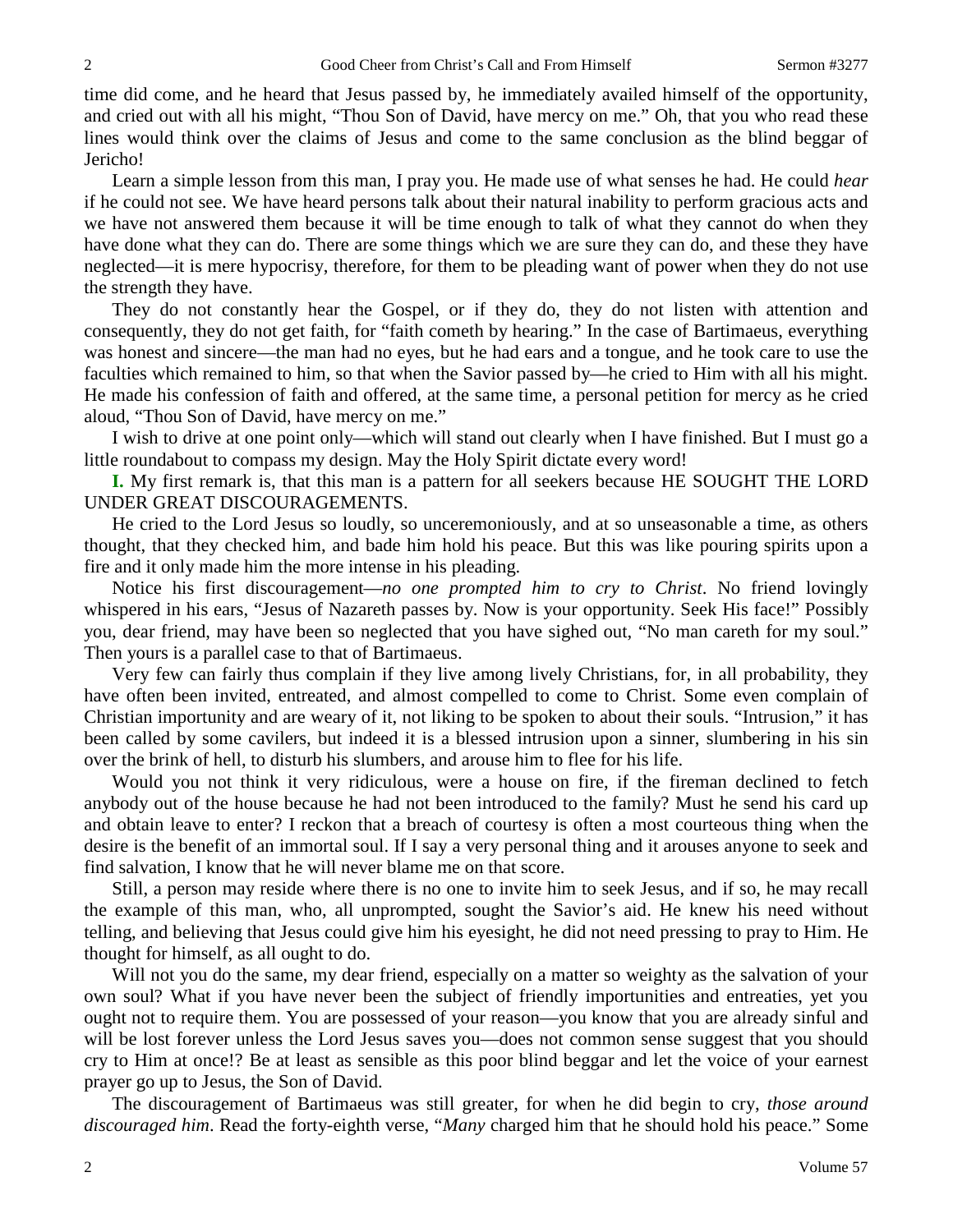for one reason, and some for another, charged him that he should hold his peace. They did not merely advise him, but they "*charged* him." They spoke like people in authority. "Be quiet, will you? Be still! What are you at?"

Judging him to be guilty of a grave impropriety in disturbing the eloquence of the great Preacher, they would have hushed him to silence. Those who do not smart under a sense of sin often think awakened sinners are out of order and fanatical when they are only in earnest. The people near the blind beggar blamed him for his bad taste in shouting so loudly, "Thou Son of David, have mercy on me."

But he was not to be stopped. On the contrary, we are told that "*he cried the more*," and not only the more, but "the more *a great deal*," so that it was time wasted to try to silence him. One man thought that surely he would put him down, and therefore spoke most peremptorily, but he gained nothing by the effort, for the blind man shouted still more lustily, "Thou Son of David, have mercy on me."

Here was an opportunity for having his eyes opened and he would not miss it to please anybody. Folks around him might misjudge him, but that would not matter if Jesus opened his eyes. Sight was the one thing needful, and for that he could put up with rebuffs and reproaches. To him, discouragements were encouragements, and when they said, "Be silent," he cried the more a great deal. His manhood and determination were developed by opposition.

Friend, how is it with you? Can you defy the opinion of ungodly men and dare to be singular that you may be saved? Can you brave opposition, and discouragement, and resolve that, if mercy is to be had, you will have it? Opposers will call your determination obstinacy, but never mind, your firmness is the stuff of which martyrs are made. In a wrong cause, a strong will creates incorrigible rebels, but if it be sanctified, it gives great force to character and steadfastness to faith.

Bartimaeus must have sight, and he will have sight, and there is no stopping him—he is blind to all hindrances and pushes through. He had been begging so long that he knew how to beg importunately. He was as sturdy a beggar with Christ as he had been with men and so he followed up his suit in the teeth of all who would stave him off.

There was, however, one more discouragement that must have weighed on him far more than the want of prompting and the presence of opposition—*Jesus did not answer him at first*. He had evidently, according to the run of the narrative, cried out to Jesus many times, for how else could it be said, "he cried the more a great deal"? His cry had waxed stronger and stronger, but yet there was no reply.

What was worse, the Master had been moving on. We are sure of that, because we are told in the forty-ninth verse that Jesus, at length, "stood still," which implies that, before this time, He had been walking along, speaking to the crowd around Him as He went. Jesus was passing away—passing away without granting his desire, without giving a sign of having heard him.

Are you, my friend, one who has cried for mercy long and found it not? Have you been praying for a month and is there no answer? Is it longer still? Have you spent weary days and nights in waiting and watching for mercy? There is a mistake at the bottom of the whole affair which I will not explain just now, but I will tell you how to act.

Even if Jesus does not appear to hear you, be not discouraged, but cry to Him "the more a great deal." Remember, He loves importunity, and sometimes He waits a while on purpose that our prayers may gather strength—and that we may be the more earnest. Cry to Him, dear heart. Be not desponding. Do not give up in despair. Mercy's gate has oiled hinges and it swings easily—push at it again.

If you will use the knocker long enough, the porter will appear to you and say, "Come in, thou blessed of the Lord, wherefore standest thou without?" Do have the courage of this poor blind man and say, "Though for a while He may not hear me, yet still will I confess Him to be the Son of David, and so avow that He is able to save me, and still I will cry to Him, 'Thou Son of David, have mercy on me.'"

Note, then, that this blind man is an example to us, because he did not take much notice of discouragements, whatever they were. He had within himself a spring of action which none could dry up. He was resolved to draw near to the Great Physician and put his case into His hands. O my dear friend, let this be your firm determination and you too shall yet be saved.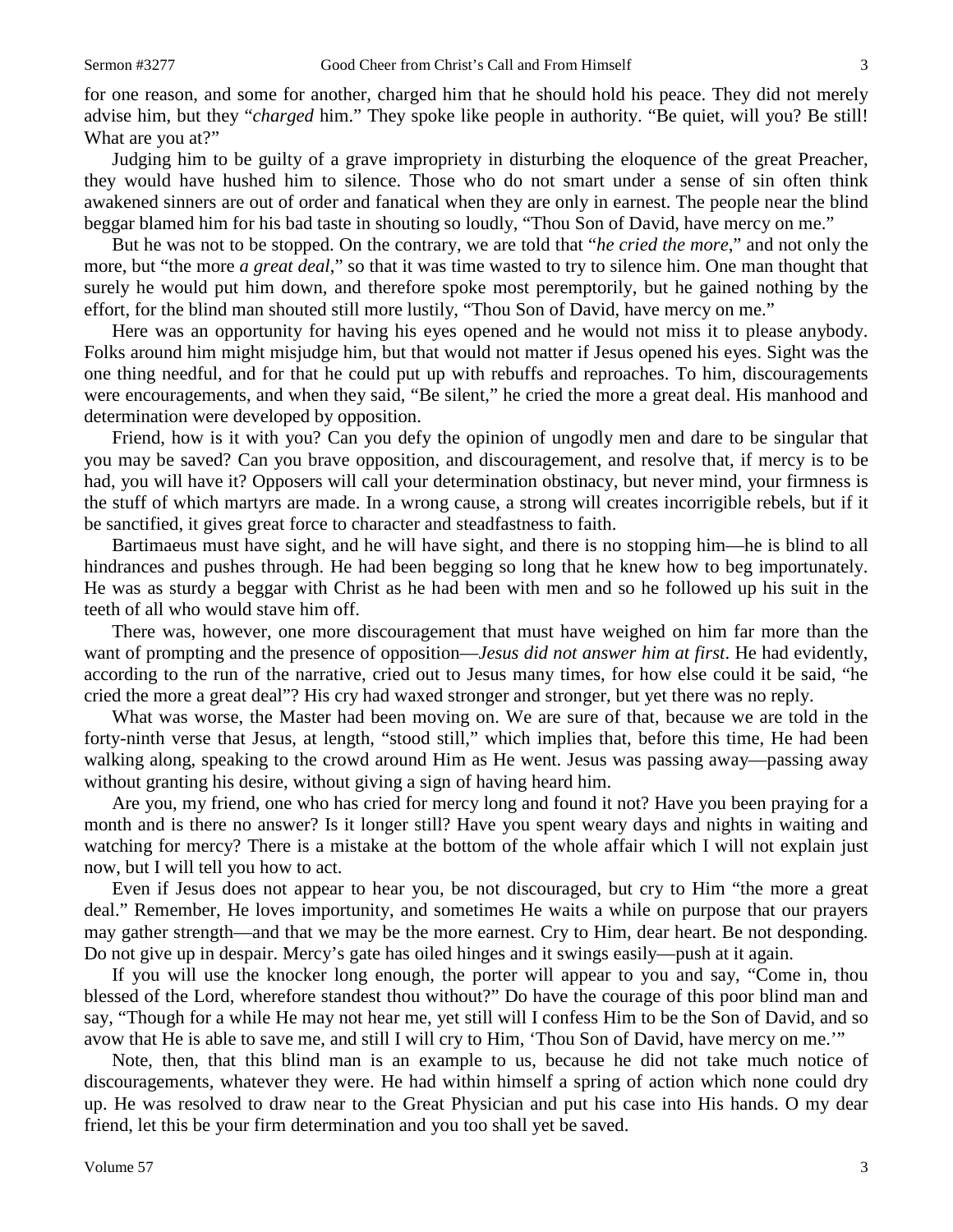**II.** Observe, in the second place, that there came a change over the scene. "Jesus stood still, and commanded him to be called." Here we see him under a warmer and brighter light for a moment, and we remark that AFTER A WHILE HE RECEIVED ENCOURAGEMENT.

The encouragement was not given to him by our Lord, but by the same persons who had formerly rebuked him. Christ did not say to him, "Be of good comfort," because the man was not in need of such a word. He was by no means backward, or disconsolate, or staggered by the opposition he had met with. Jesus Christ said, "Be of good cheer" in the case of the poor paralytic man who was let down by cords from the roof, because he was sad at heart.

But this man was already of good courage and therefore the Savior gave him no superfluous consolation. The onlookers were pleased with the hope of seeing a miracle and so offered their encouragements, which were not of any great worth or weight, since they came from lips which a few minutes before had been singing quite another tune.

At this time, I wish to give to all anxious souls, who are trying to find their Savior, some little word of cheer, and yet I warn them not to think too much of it, for they need something far better than anything that man can say. The comfort given to Bartimaeus was drawn from the fact that Christ called him. "Be of good comfort, rise; *he calleth thee*."

To every sinner who is anxious to find Jesus, this is a note from the silver trumpet. You are invited to Jesus and need not therefore be afraid to come. In one sense or another, it is true of all who hear the Gospel, "He calleth thee," and therefore to everyone of our hearers we may say, "Be of good cheer."

First, it is true that Jesus calls each one of us *by the universal call of the Gospel*, for its message is unto all people. Ministers are bidden to go into all the world and preach the Gospel to every creature. You, my friend, are a creature, and consequently, the Gospel has a call for you, "Believe on the Lord Jesus Christ, and thou shalt be saved."

We are bidden to preach the Gospel of the kingdom throughout all nations, and to cry, "Whosoever will, let him take the water of life freely." "Whosoever." There is no limit to it, and it would be a violation of our commission if we would attempt to enclose what God has made as free as the air and as universal as manhood. "The times of this ignorance God winked at, but now commands all men everywhere to repent." This is the universal call. "Repent ye, and believe the gospel." In this there is comfort of hope for all who desire to come to God.

> *"None are excluded hence but those Who do themselves exclude; Welcome, the learned and polite, The ignorant and rude."*

But there is still more comfort in what, for distinction's sake, we will name *the character call*. Many promises in the Word of God are directed to persons of a certain character. For instance, "Come unto me, all ye that labor and are heavy laden, and I will give you rest." Do you labor? Are you heavy laden? Then Christ specially calls you and promises rest *to you* if you come to Him.

Here is another, "Ho, everyone that thirsteth, come ye to the waters." Are you thirsting after something better than this world can give? Then the Lord bids you come to the waters of His grace. "And he that has no money, let him come." Is that you? Are you destitute of merit—destitute of everything that could purchase the favor of God? Then you are the person whom He specially invites.

We find a very large number of invitations, both in the Old and New Testament, addressed to persons in certain conditions and positions. And when we meet with a person whose case is thus anticipated, we are bound to bid him be of good cheer, because the Lord is plainly calling him.

Next, there is *a ministerial call*, which is made useful to many. At times, the Lord enables His servants to give calls to people in a very remarkable way. They describe the case so accurately, even to the little touches, that the hearer says, "Somebody must have told the preacher about me." When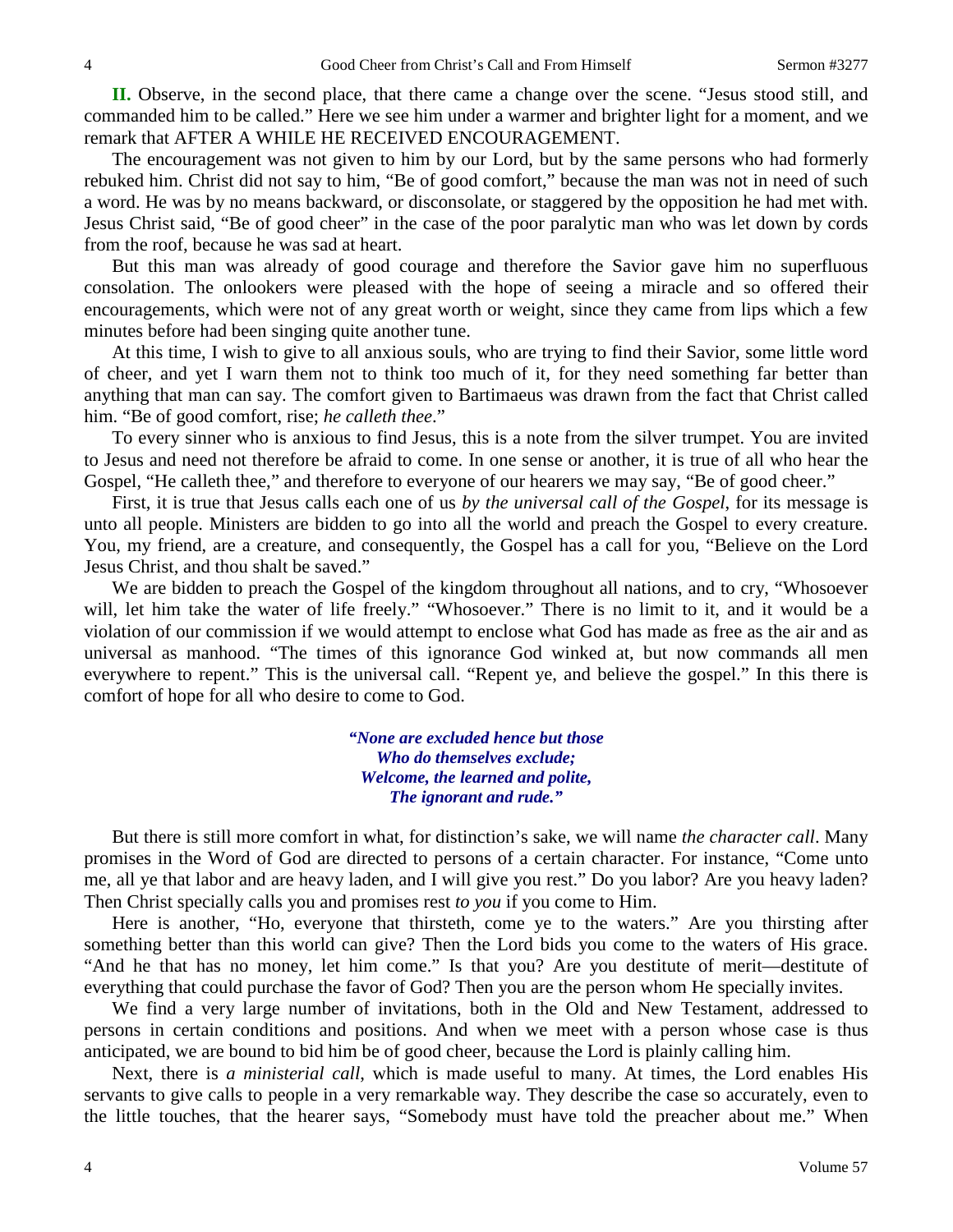personal and pointed words are thus put into our mouths by the Holy Spirit, we may give our hearer comfort and say, "Arise, he calleth *thee*."

What said the woman of Samaria? "Come, see a man which told me all things that ever I did: is not this the Christ?" When your inmost secrets are revealed—when the Word of God enters you as the priest's keen knife opened the sacrificial victim, laying bare your inward and secret thoughts and intents, you may say, "Now have I felt the power of that Word which is quick and powerful. Oh, that I might also know its healing power!"

When a call to repentance and faith comes on the back of a minute personal description, you may assuredly gather that the Lord has sent this message especially to you—and it is your right and privilege at once to feel the comfort of the fact that Jesus calls *you*. "To you is the word of this salvation sent."

Yet there is another call which overtops these three, for the universal call and the character call and the ministerial call are none of them effectual to salvation unless they are attended with the Holy Ghost's own personal and *effectual call*.

Dear friend, when you feel within yourself a secret drawing to Christ which you do not understand, but yet cannot resist—when you experience a tenderness of spirit, a softness of heart towards the Lord when your soul kindles with a hope to which it was previously a stranger, and your heart begins to sigh and almost to sing at the same time for love of God—when the Spirit of God brings Jesus near you, and brings you near to Jesus—then we may apply to you this message, "Be of good comfort, rise; he calleth thee."

**III.** Thus have I tried to set this man before you as receiving comfort. But we shall see that HE OVERLEAPED BOTH DISCOURAGEMENT AND ENCOURAGEMENT, AND CAME TO JESUS HIMSELF.

Bartimaeus did not care one whit more for the comfort than he did for the rebuffs of those around him. This is a point to be well-observed. You who are seeking Jesus must not rest in *our* encouragements, but press on to Jesus. We would cheer you, but we hope you will not be satisfied with our cheering. Do what this blind man did.

Let us read the text again—"Jesus stood still, and commanded him to be called. And they called the blind man, saying unto him, Be of good comfort, rise; he calleth thee. But (it should be "but" not "and") he, casting away his garment, rose, and came to Jesus." He did not give them a "thank you" for their comfort. He did not stop half a minute to accept or to reject it. He did not need it—he wanted Christ and nothing else.

Dear friend, whenever any man with the best intentions in the world, tries to comfort you before you believe in Jesus, I hope you will pass him by and press on to the Lord Himself, for all comfort short of Christ Himself is perilous comfort. You must come at once to Christ. You must hasten personally to Jesus, and have your eyes opened by Him. You must not be comforted till He comforts you by working a miracle of grace.

I fear we pamper you too much in unbelief, applying balm that does not come from the mountains of myrrh, nor from the sacrifice of our redeeming Lord. I fear that we talk as if there were balm in Gilead, but there is none anywhere except at Calvary. If there is a balm in Gilead, the Lord inquires, "Why then is not the health of the daughter of My people recovered?" The ointment of Comfort-apart-from-Christ has been tried long enough and has healed none. It is high time to point you to Christ Jesus Himself.

Even the consolation to be drawn from the fact of a man's being called requires much caution in its use, lest we do mischief with it. The true eye-salve is with Jesus Himself, and unless the soul comes actually into personal contact with Christ, no other comforts ought to satisfy it, for they cannot save. Note with admiration, then, that this man did not content himself with the best comforts that friendly lips could utter, but he was eager to reach the Son of David.

We read first that *he arose*. He had been sitting down before, wrapped up in his great cloak, in which he had often sat begging, and now that he heard that he was called, he, according to some versions,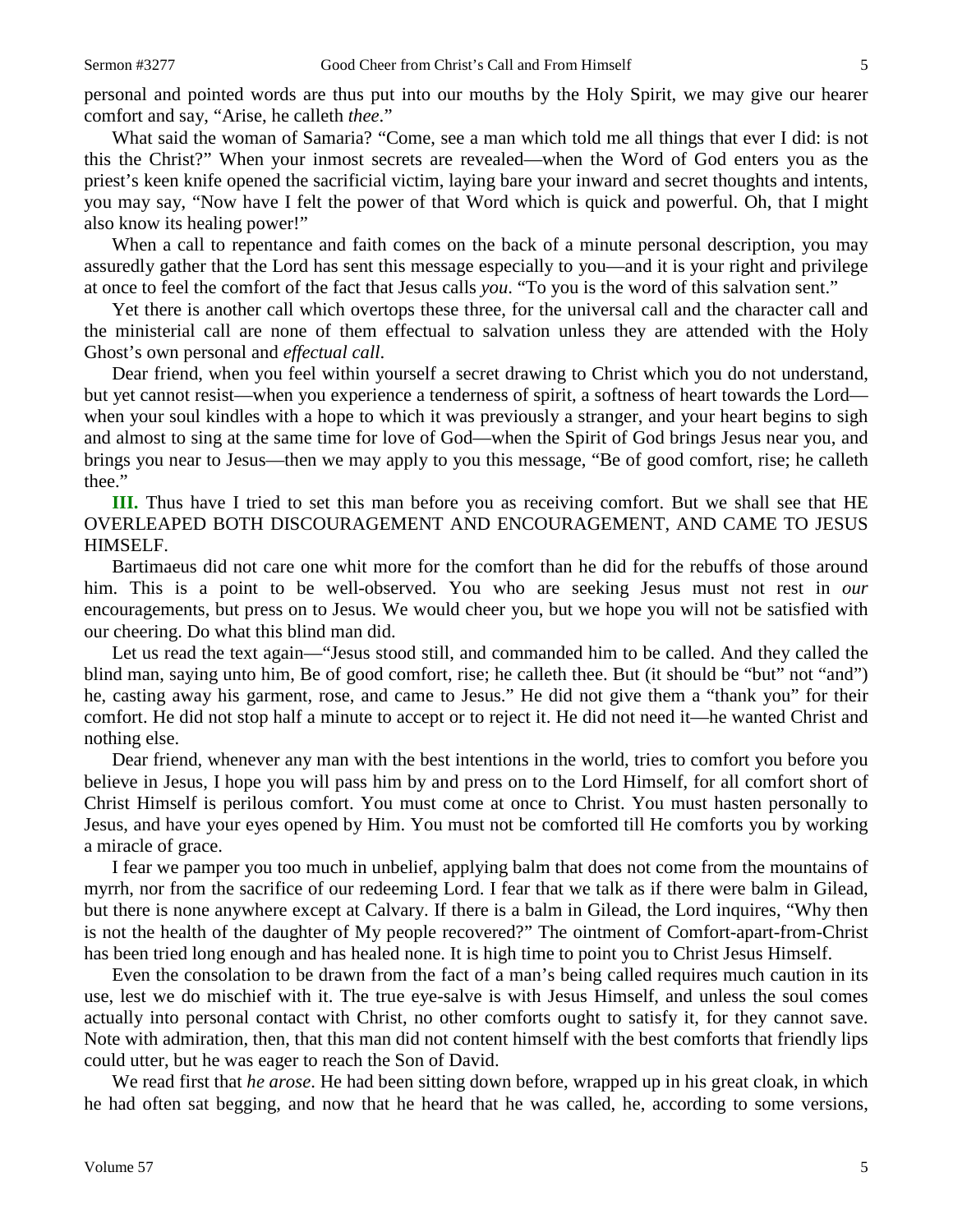"leaped to his feet." The expression may be, perhaps, too strong, but at least he rose up eagerly and was no laggard. His opportunity had come, and he was ready for it, nay, hungering for the gift.

Now, dear friend, I pray you, let neither discouragements nor comforts keep you sitting still, but rise with eagerness. Oh, be stirred up to seek the Lord! Let all that is within you be aroused to come unto the Savior.

The blind man was on his feet in far less time than it takes to tell. And as he rose, *he flung off his old cloak*, which might have hindered him. He did not care what he left or lost so long as he found his sight. His mantle had, no doubt, been very precious to him many a time when he was a poor beggar, but now that he wanted to get to Jesus, he flung it away as if it were nothing worth, so that he might get through the throng more quickly, and reach the One in whom his hopes centered.

So then, if anything impedes you in coning to your Savior, fling it off. God help you to be rid of self and sin, and everything that is in the way. If any ill company you have been accustomed to keep, if any bad habit into which you have fallen, if anything dear as life, hinders you from simple faith in Jesus, regard it as an evil to be renounced. Off with it and make a rush to Him who calls you.

Now, even now, draw near and cast yourself at the Redeemer's feet. Say within yourself, "Encouraged or discouraged, I have weighed the matter, and I perceive that faith in Christ will save me. Jesus Christ will give me peace and rest, and I mean to have Him at once, whoever hinders or helps."

Then we are told that *he came to Jesus*. He did not stop halfway, but emboldened by Christ's call, he came right up to Him. He did not stay with Peter, or James, or John, or any of them, but he came to Jesus. Oh, that you, my friend, may have faith in Jesus Christ, and trust in Him at once, putting your case by a distinct and personal act into Jesus Christ's hands that He may save you!

Our Lord was well aware that this man knew His name and character, and so without giving him further instruction, He addressed him in these words, "What wilt thou that I should do unto thee?" Our Lord's addresses to persons were usually based upon their condition. He knew that this man very clearly understood what he wanted and so He put the question that he might only give the answer. "What wilt thou that I should do unto thee?"

"Lord," said he, "that I might look up," or as our version has it, "that I might receive my sight." Go, dear friend, to Jesus whether comforted or discouraged, and tell Him what ails you. Describe your case in plain words. Do not say, "I cannot pray. I cannot find language." Any language will do if it be sincere. In the matter of speech, Jesus does not need hyacinths from a conservatory—He is delighted with field flowers plucked from any hedge where you can find them.

Give to Him such words as come first to hand when your desires are fully awake. Tell Him you are a wretch undone without His sovereign grace. Tell Him you are a sinner worthy of death. Tell Him you have a hard heart. Tell Him you are a drunkard, or a swearer, if such be the case. Tell Him all your heart, as the woman did of whom we read in the Gospel.

Then tell Him that you need forgiveness and a new heart. Speak out your soul and hide nothing. Out with it! Out with it! Do not stay listening to sermons or consulting with Christian friends, but get to your chamber and speak with Jesus. This will do you good. It may be well to go into an inquiry room to be helped by an earnest evangelist, but it is infinitely better to make your own chamber your inquiry room, and there inquire of the Lord Himself on your own account. May the divine Spirit lead you to do this *now*, if you have never accepted Jesus before.

So, when Bartimaeus had stated his case in faith, he received more than he had asked for. He received salvation—so the word may be rendered.

*He was made whole, and so saved*. Whatever, therefore, had caused his blindness was entirely taken away—he had his sight and he could look up a saved man. Do you believe that Jesus Christ is as able to save souls as He was to heal bodies? Do you believe that, in His glory, He is as able to save now as He was when He was a humble man here below? Why, if there be any difference, He must have much more power than He had then.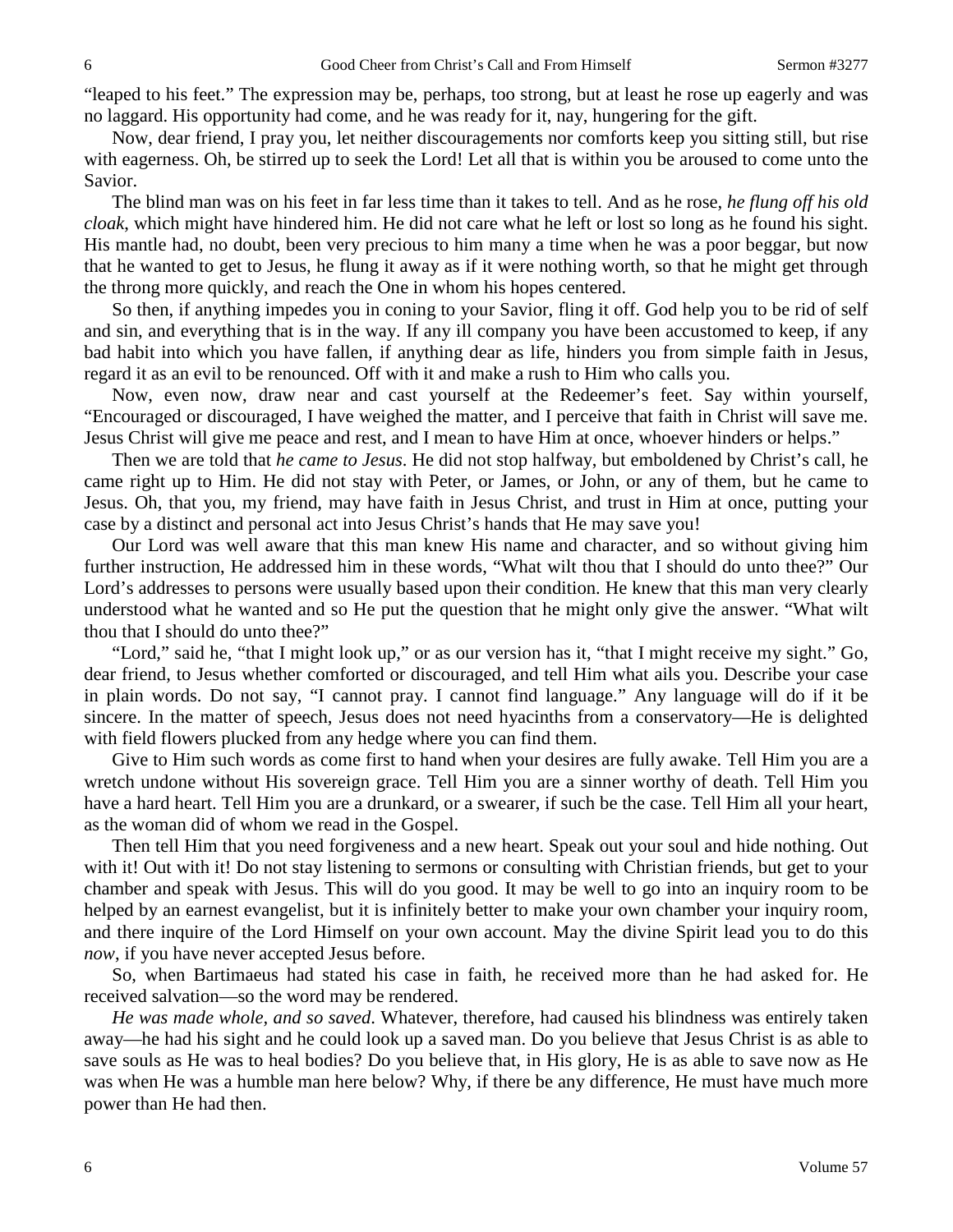Do you believe that He is the same loving Savior now as He was when here on earth? O soul, I pray you to argue this out with yourself and say, "I will go to Jesus straight away. I never find that He cast out any—why should He cast out me? No bodily disease baffled Him and He is Master of the soul as well as of the body—why should my soul-disease baffle Him? I will even go and lie at His feet and trust Him, and see whether He will save me or not. Discouraged or encouraged, I will have done with men, and I will go to the Savior."

That is the lesson which I would have every unsaved soul learn. I would have him go beyond the outward means of grace to the secret fountain of grace, even to the great sacrifice for sin. Go to the Savior Himself whether others cheer you or frown upon you. Dejected, rejected, neglected, yet come to Jesus and learn that you are elected to be perfected in Him.

One thing more and I have done. I want this man to be an example to all of us, if we get a blessing from our Lord, and are saved. *Having found Christ, he stuck to Him*. Jesus said to him, "Go thy way." Did he go his way? Yes, but what way did he choose? Read the last sentence—"He followed Jesus in the way." The way of Jesus was *his* way. He in effect said, "Lord, I do go my way when I follow You. I can now see for myself and can therefore choose my way, and I make this my first and last choice—that I will follow You in every pathway which You do mark out."

Oh, that everyone who professes to have received Christ would actually follow Him! But alas, many are like those nine lepers who received healing for their bodies, but only one of them returned to praise Him. Great numbers, after revival services, are like the nine lepers—they declare that they are saved, but they do not live to glorify God. Why is this—"Were there not ten cleansed?" In great disappointment we inquire, "Where are the nine?" Alas, we ask with bleeding hearts, "Where are the nine?" They are not steadfast in our doctrine and fellowship, or in breaking of bread. They are neither active in service nor exemplary in character. Where are they? Where? Echo answers, "Where?" But this man was of a nobler breed—immediately after he received his sight, he "followed Jesus in the way."

He used his sight for the best of purposes. He saw his Lord and kept to His company. He determined that He who gave him his eyes should have his eyes. He could never see a more delightful sight than the Son of David who had removed his blindness, and so he stayed with Him that he might feast his eyes upon Him. If God has given your soul peace and joy and liberty, use your newfound liberty in delighting yourself in His dear Son.

Bartimaeus became Christ's avowed disciple. He had already proclaimed Him as the royal Son of David and now he determined to be one of David's band. He enlists under the Son of David and marches with Him to the conflict at Jerusalem. He stayed with our great David in the hold, to share His persecutions, and to go with Him to death itself. We are told that he went with Jesus in the way, and that way was up to Jerusalem, where his Leader was soon to be spit upon, and to be mocked, and to be crucified. Bartimaeus followed a despised and crucified Christ.

Friend, will you do the same? Will you fare as He fared, and endure reproach for His sake? Brave men are wanted for these evil times—we have too many of those thin-skinned professors who faint if society gives them the cold shoulder. Power to walk with the crucified Lord into the very jaws of the lion is a glorious gift of the Holy Ghost. May it rest on you, dear friend, to a full degree! May the Spirit of God help you!

This Bartimaeus, the son of Timaeus, is a fine man. When he is once really aroused, you can see that he possesses a firm, decided, noble manhood. Many nowadays bend to every breeze, like the osier by the stream, but this man held his own. Most men are made of soft material, which will run into every mold, but this man had stern stuff within him.

When he was a blind man, he cried till he received his sight, though Peter, and James, and John forbad him. And when he became a seeing man, he followed Jesus at all costs, though shame and spitting lay before him. It is our impression that he remained a steadfast and well-known disciple of Jesus, for Mark, who is the most graphic of all the Gospel writers, always means much by every stroke of his pen, and he mentions him as Bartimaeus, whose name signifies, "son of Timaeus."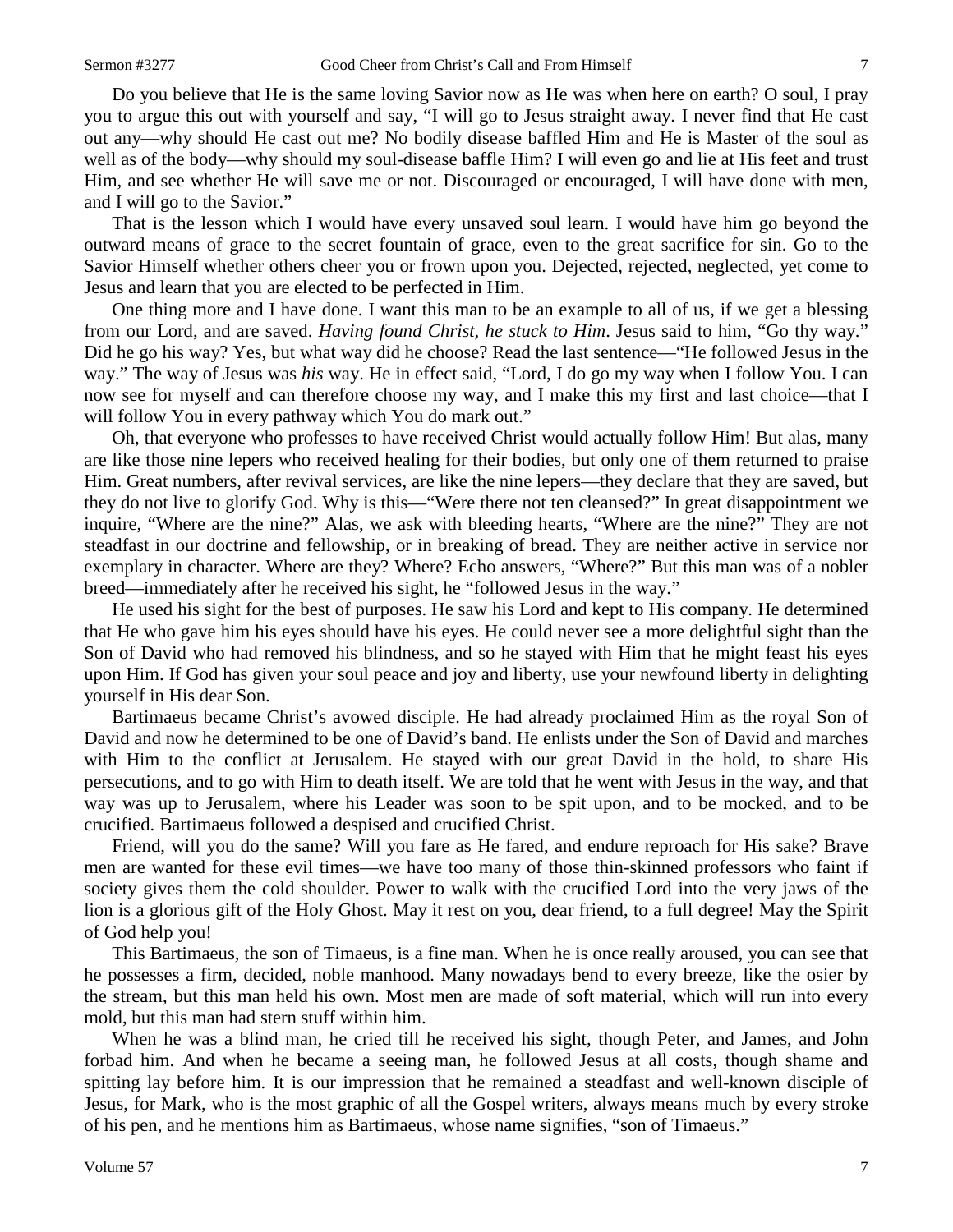And then he further explains that his name really has that meaning. A name may not be actually correct, for many a Johnson is not the son of John, many a Williamson is not the son of William, and so there might possibly have been a Bartimaeus who was not the son of Timaeus. Mark, however, writes as if Timaeus was very well known and his son was known too. The father was probably a poor believer known to all the church, and the son made his mark in the Christian community. I should not wonder if he was what we call "a character" in the church—known to everybody for his marked individuality and force of mind.

If, my friend, you have been long in seeking salvation, and have become discouraged, may the Lord give you resolution to come to Jesus Christ this very day. Bring that firm, steadfast mind of yours, and bow it to Jesus, and He will accept you and end your darkness. Under His teaching you may yet become a marked man in the church, of whom in later years believers will say, "You know that man—that grievous sinner while he was unsaved, that eager seeker when he was craving mercy, that earnest worker after he became a believer—he will not be outworked by anybody. He is a true man and gives his whole heart to our Lord."

I shall be delighted beyond measure if you should be such a convert—a man who will not need looking after, but a determined man, resolute to do right, cost what it may. Such persons are a great gain to the good cause. Gently would I whisper to each one of you—*Will not you be one of them?*

### **EXPOSITION BY C. H. SPURGEON**

## *LUKE 10:25-37*

[There is a sermon by Mr. Spurgeon upon the whole of this passage #1360, The Good Samaritan]

**Verses 25-26.** *And, behold, a certain lawyer stood up, and tempted him, saying, Master, what shall I do to inherit eternal life? He said unto him, What is written in the law? how readest thou?*

That was a most appropriate answer to a lawyer. "You ask me what you should do—well, you profess to be a teacher of the law, you ought therefore to know what is written in the law."

**27-28.** *And he answering said, Thou shalt love the Lord thy God with all thy heart, and with all thy soul, and with all thy strength, and with all thy mind; and thy neighbour as thyself. And he said unto him, Thou hast answered right: this do, and thou shalt live.*

This lawyer was one of those people who know the law, yet do it not. No doubt Jesus struck the nail on the head when he gave him that very pertinent answer, "This do, and thou shalt live." This lawyer was trying to live by teaching the law, by his knowledge of it, but Christ insists that nothing will do but a practical carrying out of its precepts.

**29.** *But he, willing to justify himself, said unto Jesus, And who is my neighbor?*

He probably meant to say, "I have not any neighbors. I have no near relations. My father and mother are dead and gone, I have no brothers and sisters, and therefore I may be excused from the duty of loving anyone else as I love myself." Jesus did not answer the lawyer's question, "Who is my neighbor?" He did not turn the eyes of the man to the poor mendicants who needed charity, but he made him look at himself.

**30-31.** *And Jesus answering said, A certain man went down from Jerusalem to Jericho, and fell among thieves, which stripped him of his raiment, and wounded him, and departed, leaving him half dead. And by chance there came down a certain priest that way: and when he saw him, he passed by on the other side.*

This priest had been up to the temple to perform his part of the service—he was much too good, in his own opinion, to go and touch a man who was wounded. "He passed by on the other side."

**32.** *And likewise a Levite, when he was at the place, came and looked on him,*